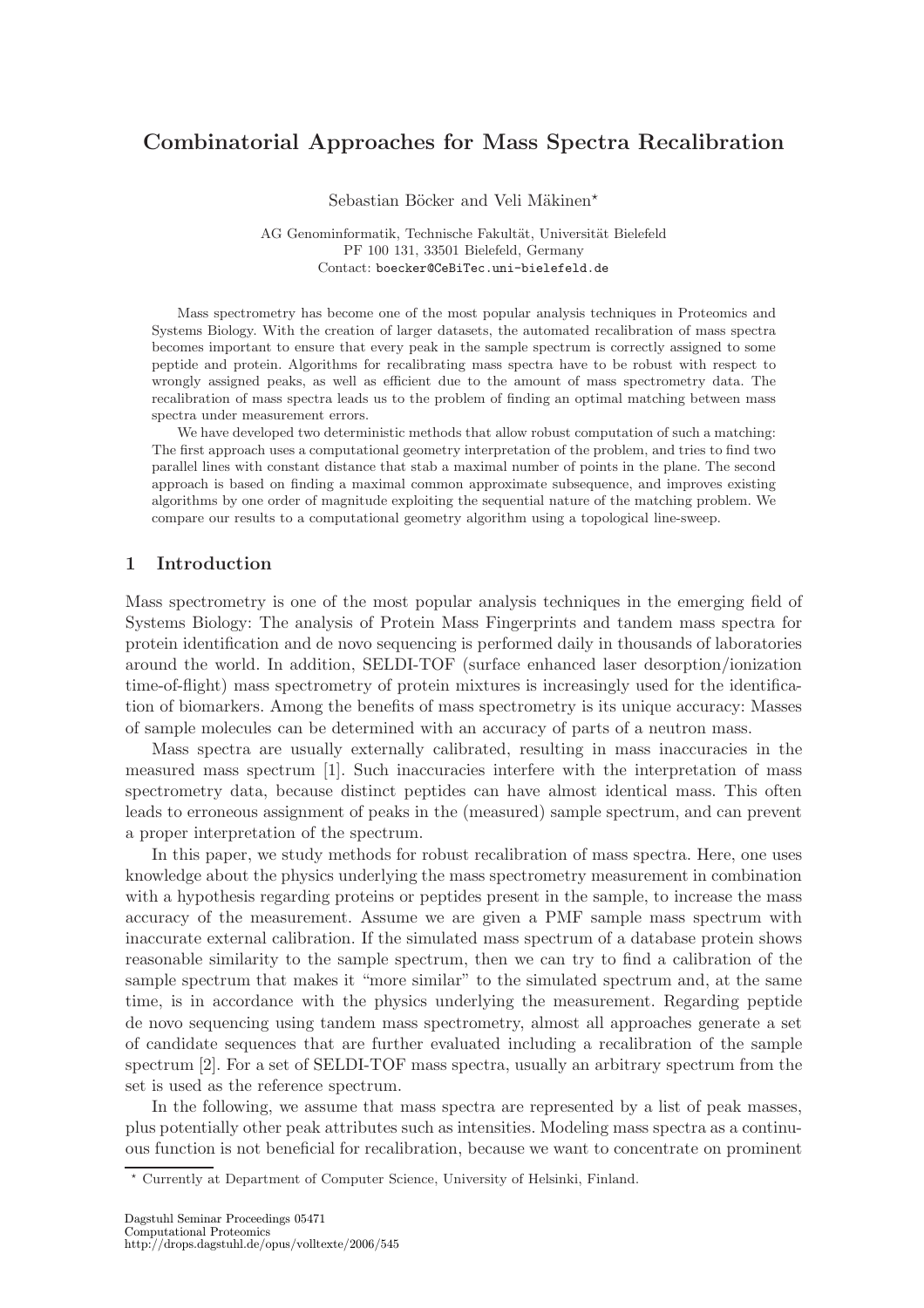features (i.e. intense peaks) of the spectrum rather than regions of low intensity that often represent biochemical and physical "noise". Let  $A$  and  $B$  be two sets of masses, where  $B$ corresponds to the reference spectrum and A to the measured spectrum.

We approach this problem in a two-step manner. First, we construct a linear transformation between mass spectra that is robust to outliers: We search for the best linear transformation mapping a maximum number of points of A close to points of B. The detection of outliers is important because recalibration can easily be corrupted if we wrongly match two peaks in  $A, B$  that in fact stem from proteins or peptides with distinct masses. We describe three combinatorial, deterministic methods for the efficient and robust identification of outliers using linear transformations

Second, we can use our knowledge about mass spectrometry physics to obtain a highly accurate recalibration of the mass spectra. If outliers are excluded and a peak matching between mass spectra is known, the recalibration problem can be efficiently solved using known techniques from approximation theory or statistics.

## 2 Physics of Mass Spectrometry and recalibration

A mass spectrometer cannot determine the masses of sample molecules directly but only measure a derived physical property, such as voltages  $U, V$  for quadrupole instruments, or time-of-flight for TOF instruments. These physical properties are transformed into massto-charge ratios of sample molecules using a calibration function. The coefficients of this function are most often determined *externally* using a separately measured calibration mass spectrum that contains molecules of known mass only. The crux of this approach is that in principle, subtle changes of instrument parameters make it necessary to determine a separate calibration function for every single mass spectrum.

The concept of recalibrating mass spectra is to use hypothetical knowledge of the investigated sample, to compute a more accurate calibration function. For example, if we are given a database of proteins and have to decide what protein fits best the measured mass spectrum, then we can simulate a mass spectrum for every protein in the database, and use this predicted spectrum to calculate a new calibration function. To make this approach work, determination of the calibration function has to be robust and fast: Many simulated spectra can show some similarity, if we take into account measurement errors. Computing a "wrong" calibration function in such cases will corrupt the subsequent analysis. Furthermore, the recalibration algorithm has to be fast, since recalibration must be performed for every simulated spectrum that shows at least some similarity to the measured mass spectrum.

Calculating a calibration polynomial is possible as long as the exact masses of all sample molecules are known. Then we can use methods from approximation theory and statistics, such as Ordinary Least Squares, to compute the calibration function. But a sample spectrum may allow for wrong or ambiguous matching of detected and reference peaks. The above methods are not capable of detecting and excluding outliers from the fitting process.

So, we propose a two-step recalibration process: First, a linear mapping between sample spectrum peaks and reference masses is constructed. Here, the external calibration of the mass spectrum can be used. Restricting ourselves to linear mappings allows for very fast methods for this task. Second, a new calibration polynomial is calculated from these tuples using methods from approximation theory and statistics.

## 3 Linear Recalibration of Mass Spectra

In the following, we describe three approaches for finding a linear recalibration of mass spectrometry data that can exclude outliers. All three algorithms are combinatorial and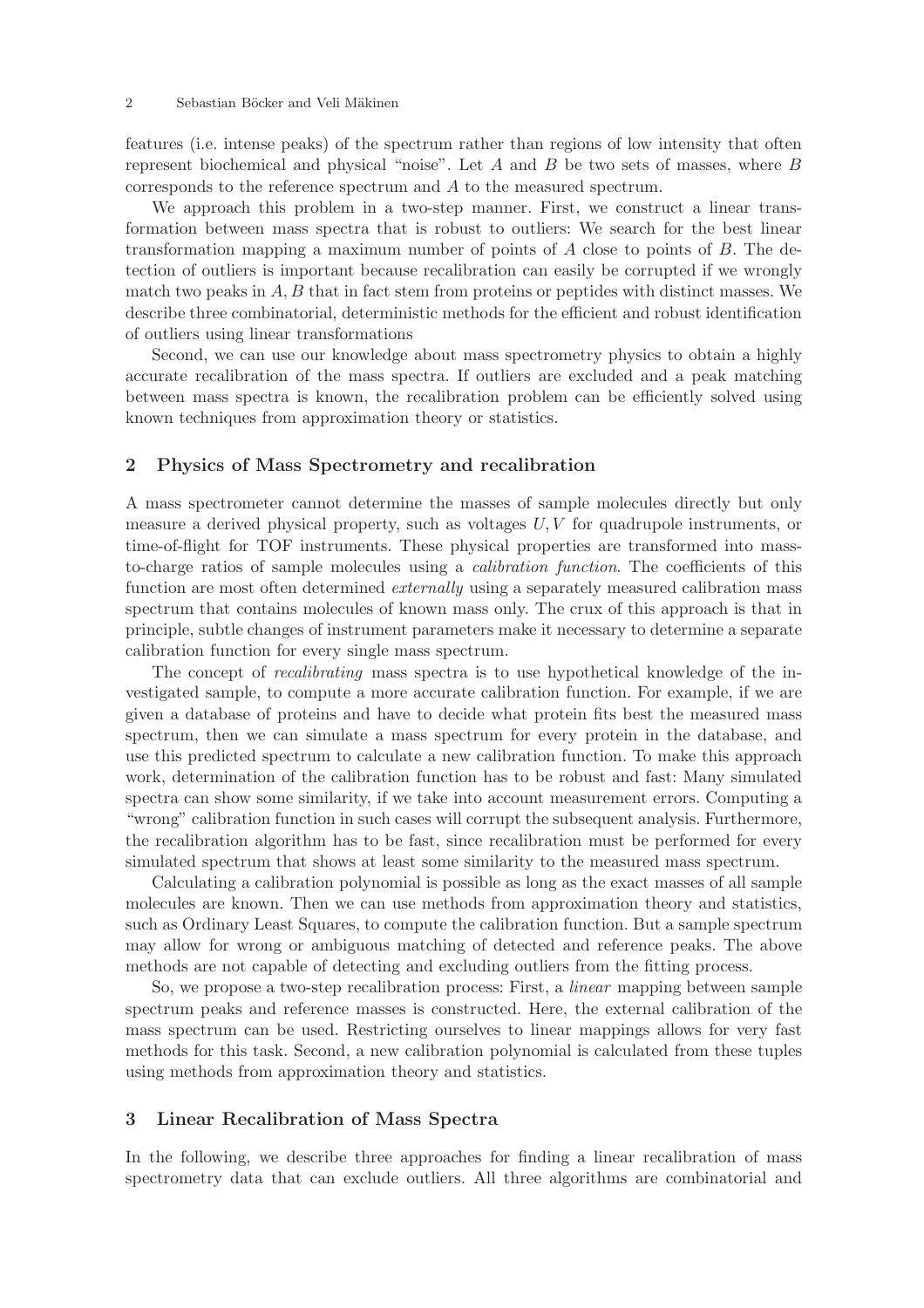deterministic, but the third algorithm allows for a statistical interpretation. The first two algorithms have been developed by the authors, the third algorithm is based on topological line sweeping.

We formalize the calibration task as a point set matching problem: Given two sets of real values, i.e. one-dimensional point sets  $A, B \subseteq \mathbb{R}$ , find a linear function  $f : \mathbb{R} \to \mathbb{R}$  such that  $|E_f|$  is maximum, where  $E_f$  is the edge set of a bipartite graph on A, B such that  $\{a,b\} \in E_f$ iff  $|f(a) - b| \leq \varepsilon$ . Note that some  $a \in A$  can be mapped into  $\varepsilon$ -distance of several  $b \in B$  and vice versa: In fact, on most instances there is a degenerate optimum solution mapping all points of A into  $\varepsilon$ -distance from one point of B. In our application such degenerated cases can be avoided by restricting the search space: The measurement technique gives some absolute limits for the maximum scale and translation values. Within that range of transformations, degenerated solutions a rare. However, a more rigorous way to define the problem is to search for  $E_f$  that contains the largest one-to-one mapping, see Section 3.4.

In our application,  $\tilde{A}$  and  $\tilde{B}$  are the sets of mass values, and  $\tilde{f}$  is the recalibration polynomial of degree one. We detect outliers by allowing only matches satisfying the  $\varepsilon$ limitation. A reasonable value for  $\varepsilon$  can be estimated depending on the measurement device and other conditions.

#### 3.1 Point Set Matching Algorithm

To solve the matching problem, consider a set  $F$  of representative linear functions constructed as follows: Let  $B(\varepsilon) = \{p - \varepsilon, p + \varepsilon \mid p \in B\}$ . For each quadruple  $(a', a, b', b)$  such that  $a', a \in A$  with  $a' < a$  and  $b', b \in B(\varepsilon)$  with  $b' < b$ , add function  $f(x) = \frac{b-b'}{a-a'}$  $\frac{b-b'}{a-a'}(x-a')+b'$ to  $F$ . Each function in  $F$  defines a translation and scaling that maps two points of  $A$  into  $\varepsilon$  distance from some points of B. Conditions  $a' < a$  and  $b' < b$  prevent reflections. Using a simple shifting argument, one observes that this is the sufficient set of transformations to be examined. The size of this set is  $O((mn)^2)$ , where  $m := |A|$  and  $n := |B|$ . To find the optimum transformation f, we construct all  $E_f$  for  $f \in F$  incrementally, and choose the f that corresponds to the largest  $|E_f|$ : For each representative translation  $t = b' - a'$ , where  $a' \in A$  and  $b' \in B(\varepsilon)$ , construct the set of scale ranges  $R(a', b') = \{[\frac{b-\varepsilon-b'}{a-a'}]$  $\frac{-\varepsilon-b'}{a-a'}$ ,  $\frac{b+\varepsilon-b'}{a-a'}$  $\frac{+\varepsilon-b'}{a-a'}$ ] |  $a \in A, b \in B$ . Sort the endpoints of ranges in  $R(a', b')$  into increasing order, and scan through them incrementing and decrementing a counter to know at any point how many scale ranges are "active". The largest counter value is obtained at the optimum scale for the fixed translation. Repeating the process for all representative translations gives the overall optimum transformation. Noticing that the scale ranges corresponding to a fixed  $a \in A$  can be obtained in sorted order by scanning through sorted  $B$ , the algorithm can be implemented to run in  $O((mn)^2 \log m)$  time by merging the m sorted lists at each phase.

#### 3.2 Maximum Line-Pair Stabbing Algorithm

We next use a geometrical interpretation of the problem to find the second efficient algorithm for mass spectra recalibration. In the Maximum Line-Pair Stabbing (MLS) Problem [3] we are given a set of N points in the plane, and we want to find a pair of parallel lines within distance  $\varepsilon$  from each other such that the number of input points in that intersect (stab) the area between the two lines, is maximized. Previously existing algorithms for this problem [4,5] have large space requirements of  $O(N^2)$ . In [3] we present an algorithm that solves MLSP in time  $O(N^2 \log N)$  and space  $O(N)$ .

How do we transform the problem of mass spectra recalibration to an instance of MLSP? Recall that  $A, B$  denote the sets of mass values. We define a set of points in the plane  $S := \{(a, b) : a \in A, b \in B\}$  and try to find a line-pair that stabs a maximum number of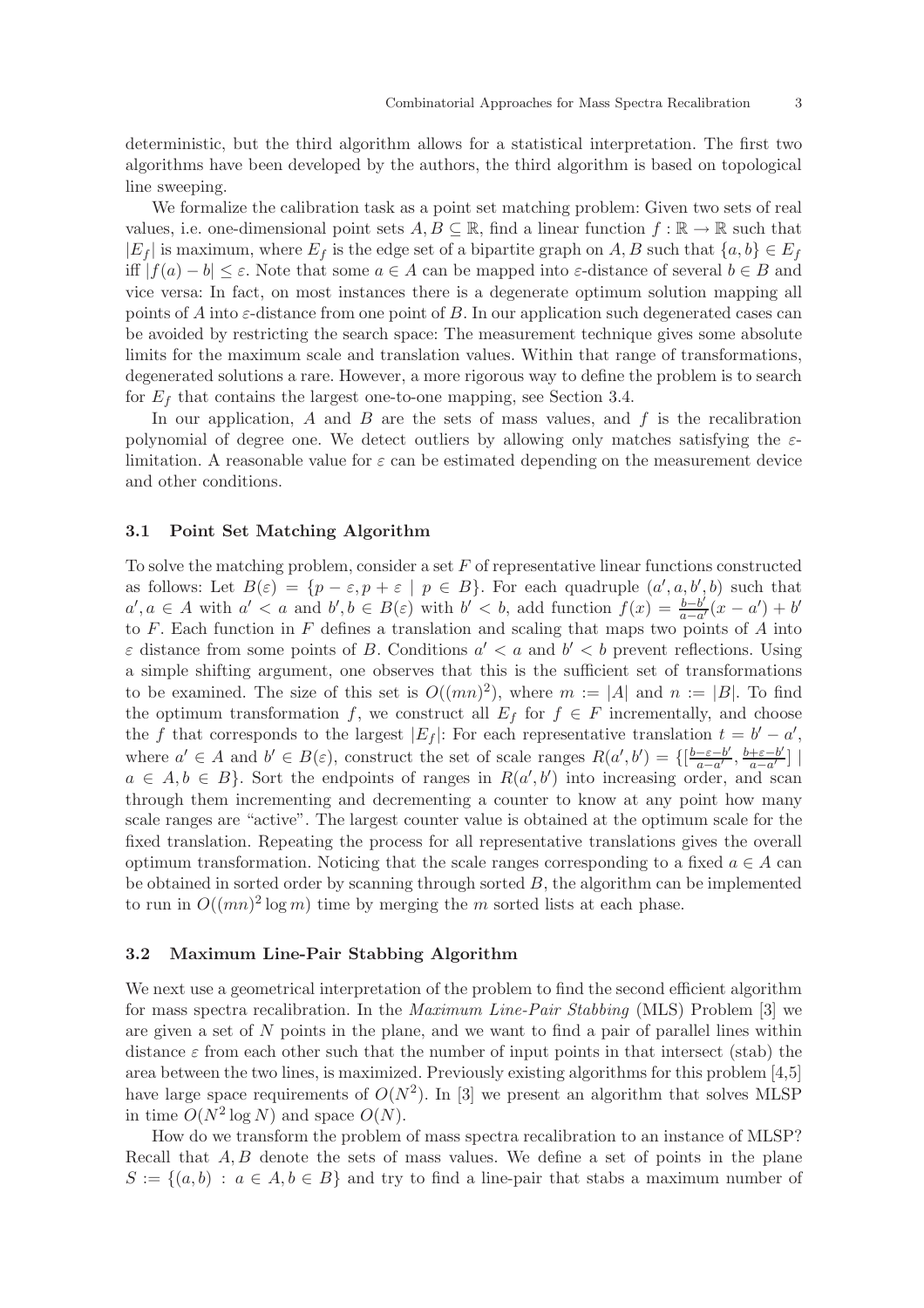points in S. By this, we construct a point set matching that allows many-to-many mappings of A to B. To exclude degenerate cases, we assume that scale  $s \in [s_0, s_1]$  and translation  $t \in [t_0, t_1]$  are bounded by some intervals. Then, we can restrict our set of points in the plane,

$$
S := \{(a, b) : a \in A, b \in B, \text{ and } b \in [s_0a + t_0 - \varepsilon, s_1a + t_1 + \varepsilon] \}.
$$
 (1)

Still, the solution will in general not define a one-to-one mapping between A and B: For distinct  $a, a' \in A$  and  $b, b' \in B$  with  $|a - a'| \ll \varepsilon$  and  $|b - b'| \ll \varepsilon$ , the optimal line may stab all four points  $(a, b)$ ,  $(a, b')$ ,  $(a', b)$ , and  $(a', b')$ .

Our solution to the MLS Problem is based on the following idea: We are given a set  $S \subseteq \mathbb{R}^2$  of points in the plane, and a distance  $\varepsilon$ . In the following, the distance between two parallel lines is not the Euclidean distance, but their distance at the y-axis. We ignore vertical line pairs that can be handled separately. We use the dual  $S'$  of the point set  $\overline{S}$  by mapping each point  $p = (p_x, p_y) \in S$  to a line  $p^* : y = p_x x - p_y$ . Here, finding a line-pair that stabs a maximal number of points in S, is equivalent to finding a line segment  $x \times [-y-\varepsilon, -y]$ such that the number of intersected lines in  $S'$  is maximal, over all choices of x and y. Note that the optimal line segment intersects the lines in  $S^*$  in some order, so there exists a first and a last line stabbed.

We iterate over all lines, compute all ranges where a second line is in  $\varepsilon$ -distance, and finally sort the endpoints of these ranges. Then, we can scan through the endpoints keeping a counter how many ranges are active. See [3] for details where we consider the more complicated case that the two parallel lines have constant *Euclidean* distance. This algorithm solves the point set matching problem in time  $O(|S|^2 \log |S|)$  and, for unrestricted scale and translation, in time  $O((mn)^2(\log m + \log n)).$ 

#### 3.3 Topological Line-Sweep Algorithm

Consider the following variation of the line stabbing problem: We are given a set  $S$  of  $N$ points in the plane, and we search for to parallel lines with minimal distance that stab at least k points in S, for some fixed k (say,  $k = 0.5N$ ). Based on the dual interpretation presented in the previous section, an algorithm to solve this problem can be based on a linesweep. Souvaine and Steel [6] proposed such an algorithm that solves the problem in time  $O(N^2 \log N)$  and space  $O(N)$ . In [4,7] the authors independently discovered a modification of the above algorithm that uses the *topological line-sweep* of [8]. Here, the arrangement of lines is no longer swept with a straight line, but instead with a curve that intersects every line in exactly one point. This modification reduces the complexity of the algorithm to  $O(N^2)$  time and  $O(N)$  space. The above method computes the least median of squares (LMS) regression line for  $k = 0.5N$  [6]. LMS regression is far more robust than other forms of regression such as Ordinary Least Square.

To apply the above method to our recalibration problem, we transform the sets  $A, B$ into a set  $S$  of points in the plane as defined in the previous section. Then, this algorithm solves the modified point set matching problem (where we ask for a linear transformation that maps at least k points into minimal  $\varepsilon$ -distance) in time  $O(|S|^2)$  and, for unrestricted scale and translation, in time  $O((mn)^2)$ .

#### 3.4 One-to-One Point Set Matching

The solution  $E_f$  obtained with the above algorithms usually does not define a (one-to-one) matching between  $A$  and  $B$ . A brute-force algorithm to solve the one-to-one mapping case is as follows: At each phase of the previous algorithm that constructs sets  $E_f$  incrementally, let  $G_f$  be the bipartite graph with edge set  $E_f$ . Solve the maximum matching problem on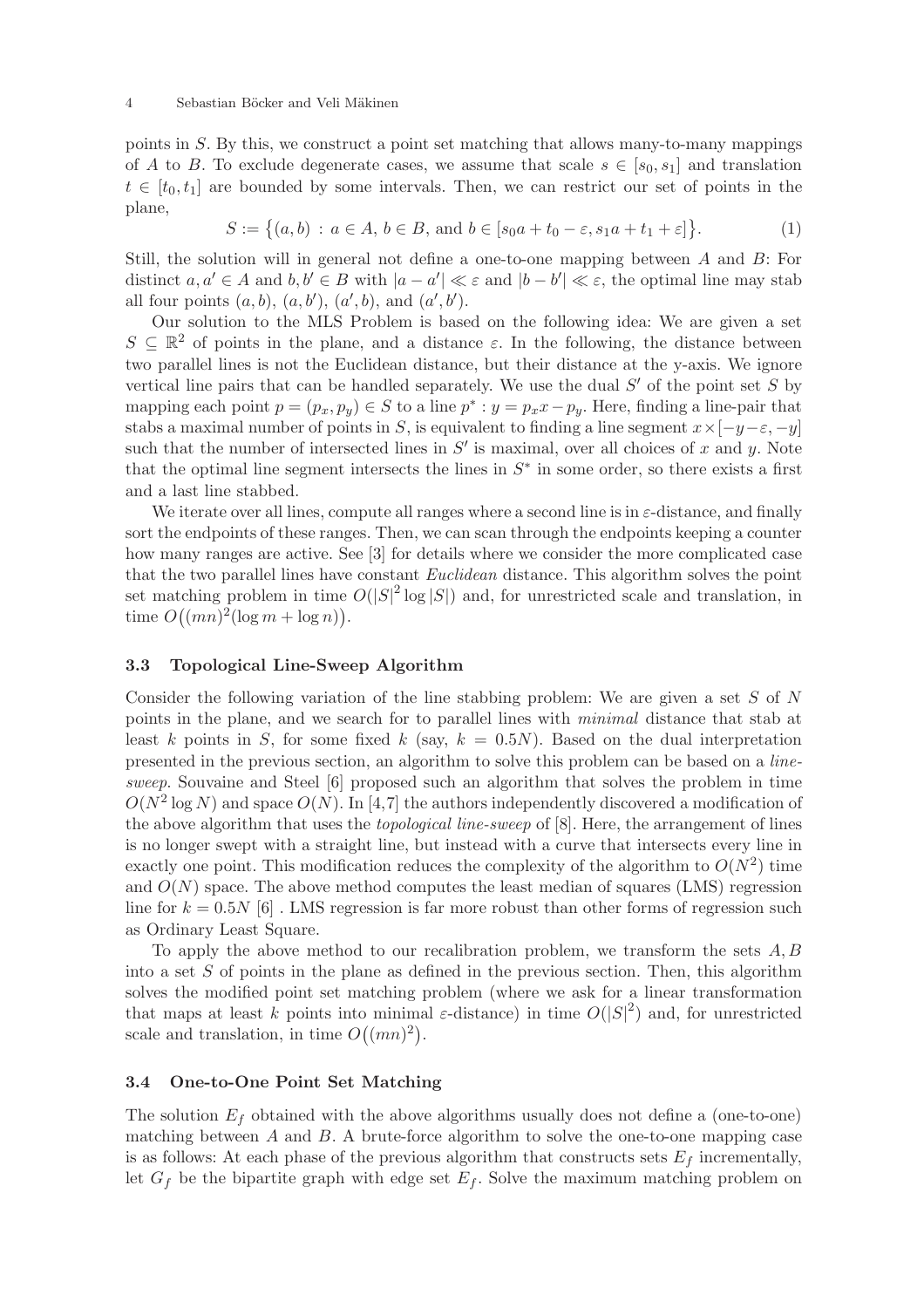each  $G_f$ , and choose f corresponding to the overall largest maximum matching. Notice that the graphs  $G_f$  change only by one edge at each incremental step. An existing approach [9] result in an algorithm with worst case runtime  $O((mn)^3)$ .

Our problem has an extra property that allows a more efficient way to find the maximum matchings. This property is basically a consequence of the sequential nature of the data; there is always an optimal non-crossing matching. To obtain a faster algorithm we observe that a simple greedy algorithm that matches points in sequential order to the first available one is sufficient. The greedy algorithm runs in  $O(m)$  time. We omit the further details of this approach and refer the reader to [3].

For practical considerations, recall that in the calibration setting we already know some maximum limit for translation and scale. These limits can be taken into account in the point-set matching algorithms: Instead of examining the whole transformation space we can restrict to a small subset of it. Then, the time complexity is proportional to the size of the restricted transformation space, multiplied by the time requirement of each matching step  $(\log n$  for the many-to-one case and m for the one-to-one case).

#### 4 Experiments

We implemented the algorithms in C++ with restricted transformation space. For the topological line-sweep, we used the software library [10] that is capable of handling degenerate cases. We use three data sets to evaluate our approach: (i) SELDI mass spectrometry data from blood serum. This set consists of 20 mass spectra each containing about 20 mass peaks. (ii) MALDI-TOF Protein Mass Fingerprint mass spectra for the sample organism Corynebacterium glutamicum using tryptic digestion. The protein database consists of 3501 protein sequences and reference spectra contain about 24 peaks. We use a set of 316 sample spectra each containing about 20 peaks. (iii) Two data sets of MALDI-TOF DNA mass spectra from RNAse A digest. The two data sets contained a total of 208 reference spectra with about 64 peaks each, and 1511 sample spectra with 84 peaks each.

Peaks are extracted from sample spectra using vendor software. No recalibration is executed for PMF and DNA mass spectra pairs where sample spectrum and predicted spectrum show five or less "common" peaks with mass inaccuracy as introduced above, that is,  $|S| \geq 5$ must hold for S from  $(1)$ . For example, about  $10\%$  or  $130\,000$  PMF mass spectra pairs are recalibrated. Regarding the topological line-sweep, we search for line-pairs that stab 50 % of the points in S. For point set matching, the  $\varepsilon$ -values 2.5, 0.75, 1.25 are used for the three data sets. For line-pair stabbing, we use a line-pair with fixed distance  $2\varepsilon$ .

|                          | SELDI spectra PMF spectra DNA spectra |            |            |
|--------------------------|---------------------------------------|------------|------------|
| number of recalibrations | 166                                   | 129408     | 156097     |
| line-pair stabbing       | $0.225$ ms                            | $0.315$ ms | $2.237$ ms |
| topological line-sweep   | $0.343$ ms                            | $0.397$ ms | $2.959$ ms |
| 1-1 point set matching   | $2.325$ ms                            | $4.204$ ms | 67.470 ms  |

Table 1. Runtimes per recalibration in milliseconds, measured on a 900 MHz UltraSparc III processor.

We report runtimes of the three methods on a 900 MHz UltraSparc III processor in Table 1. There was no significant difference in calibration accuracy of the three approaches. As one can see, the line-pair stabbing algorithm and the topological line-sweep algorithm show